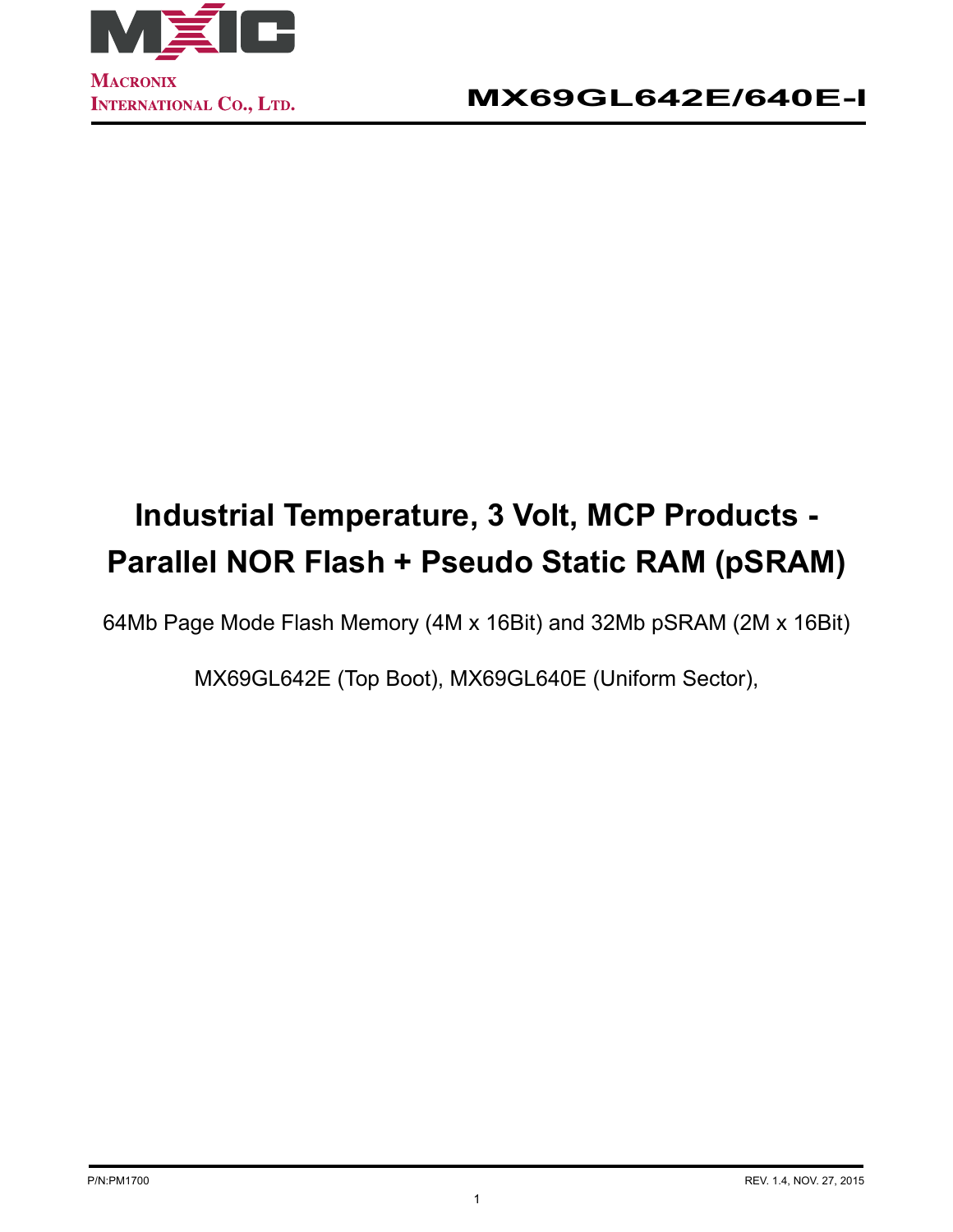

#### **1. MCP FEATURES**

• **Supply Voltage of 2.7 to 3.6 Voltage**

- 7x9x1.2mm 56 Ball FBGA
- • **Operating Temperature Range**
	- Industrial, -40°C to +85°C
- • **Speed** - Flash:
	- 64Mb: 70ns
	- pSRAM: 70ns
- • **Package**

# **Flash Memory General Features**

- • Sector architecture
	- MX69GL642E Top Boot:127 x 32Kword(64KB) + 8 x 4Kword(8KB) boot sector
	- MX69GL640E Uniform Sector:128 x 32Kword(64KB)
- • 16-byte/8-word page read buffer
- • 32-byte/16-word write buffer
- • Extra 128-word sector for security
- Features factory locked and identifiable, and customer lockable
- Advanced sector protection function (Solid and Password Protect)
- Latch-up protected to 100mA from -1V to 1.5xVcc
- • Low Vcc write inhibit : Vcc ≤ VLKO
- • Compatible with JEDEC standard
	- Pinout and software compatible to single power supply Flash
- • Deep power down mode
	- Deep power down current(max): 10uA (except MX69GL642EEXGI-70G/MX69GL640EEXGI-70G)

# **Pseudo SRAM General Features**

- • Organization: 2M x 16
- Power Supply Voltage: 2.7~3.6V
- • Separated I/O power(VccQ) & Core power(Vcc)
- • Three state outputs
- • Byte read/write control by UB#/LB#
- • Auto-TCSR for power saving
- • 8 page mode & DPD

### **2. Product Description**

The MX69GL642E/640E-I product series combine MX29GL640E NOR Flash Memory with pSRAM in a Multi-Chip package. For detailed specifications, please refer to the individual datasheet for MX29GL640E flash and pSRAM.

- -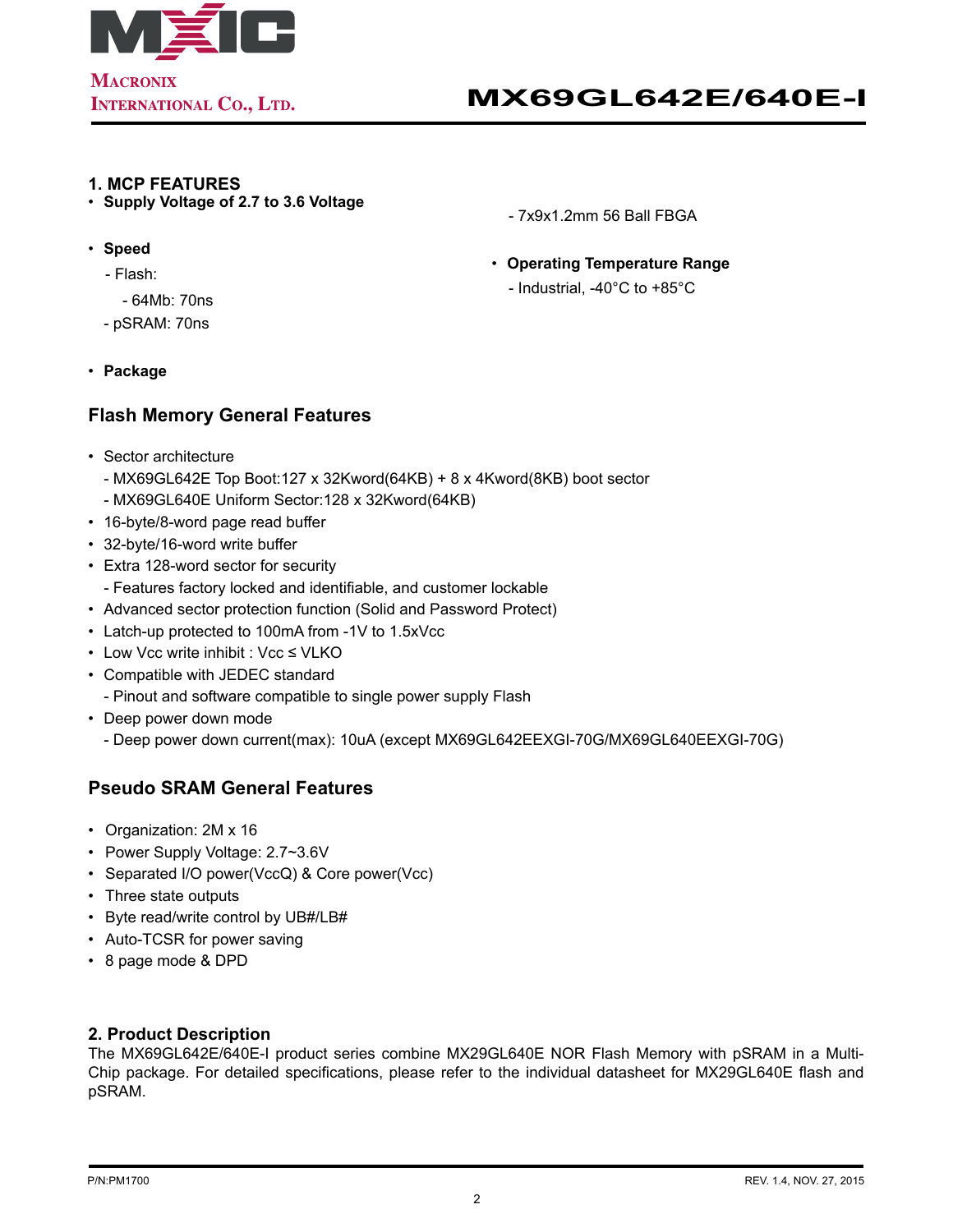

# **3. Ordering Information**

| <b>Device</b>      | <b>Flash Density</b>     | <b>Flash</b><br><b>Access</b><br>Time | pSRAM<br><b>Density</b> | pSRAM<br><b>Access</b><br><b>Time</b> | <b>Package type</b> | ∣Industrial∣<br>Grade |
|--------------------|--------------------------|---------------------------------------|-------------------------|---------------------------------------|---------------------|-----------------------|
| MX69GL642EJXGI-70G | 64Mb (Top)               | 70                                    | 32Mb                    | 70                                    | 7x9 56FBGA          |                       |
| MX69GL642EEXGI-70G | 64Mb(Top)                | 70                                    | 32Mb                    | 70                                    | 7x9 56FBGA          |                       |
| MX69GL640EEXGI-70G | 64Mb<br>(Uniform Sector) | 70                                    | 32Mb                    | 70                                    | 7x9 56FBGA          |                       |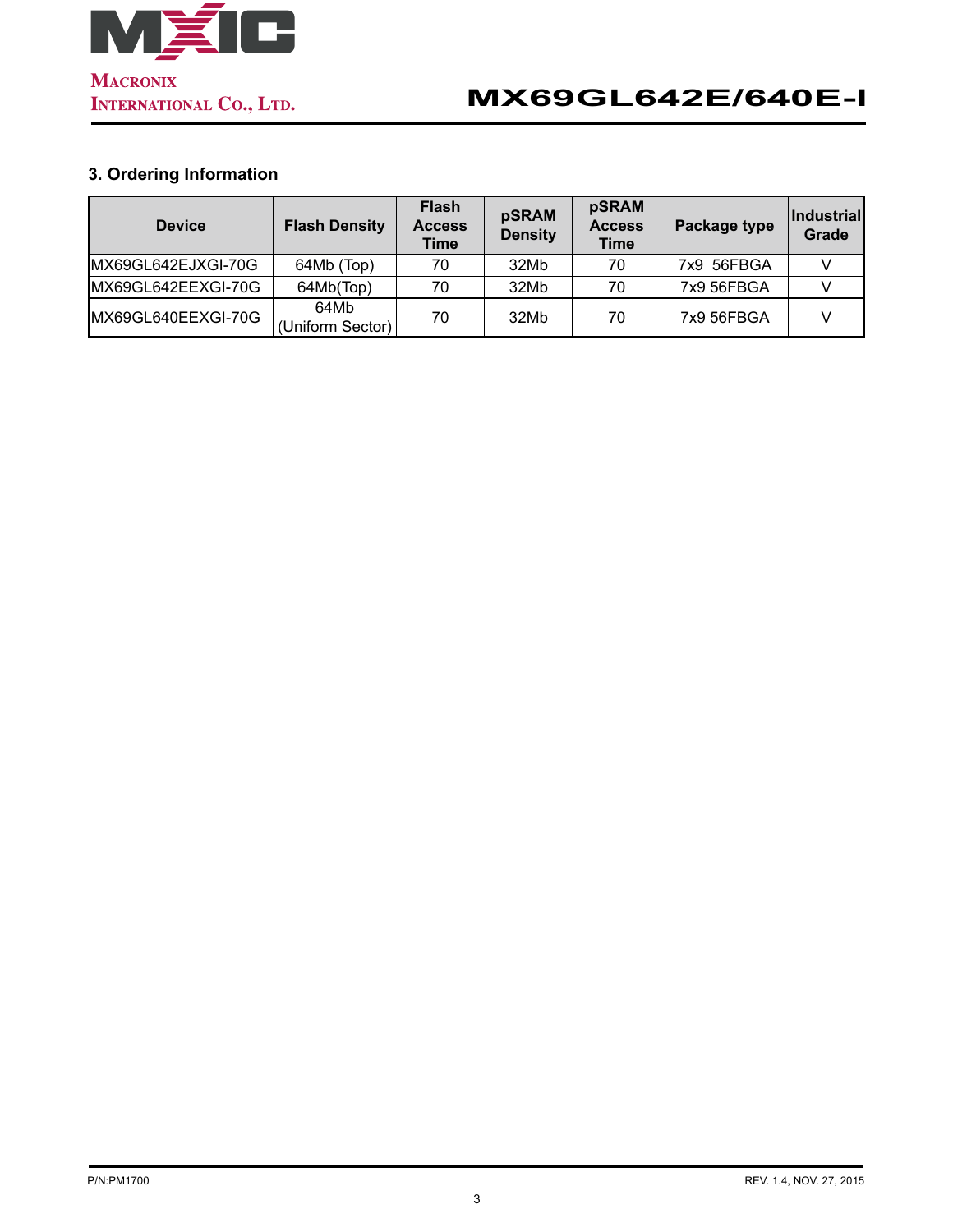

# **4. BLOCK DIAGRAM**

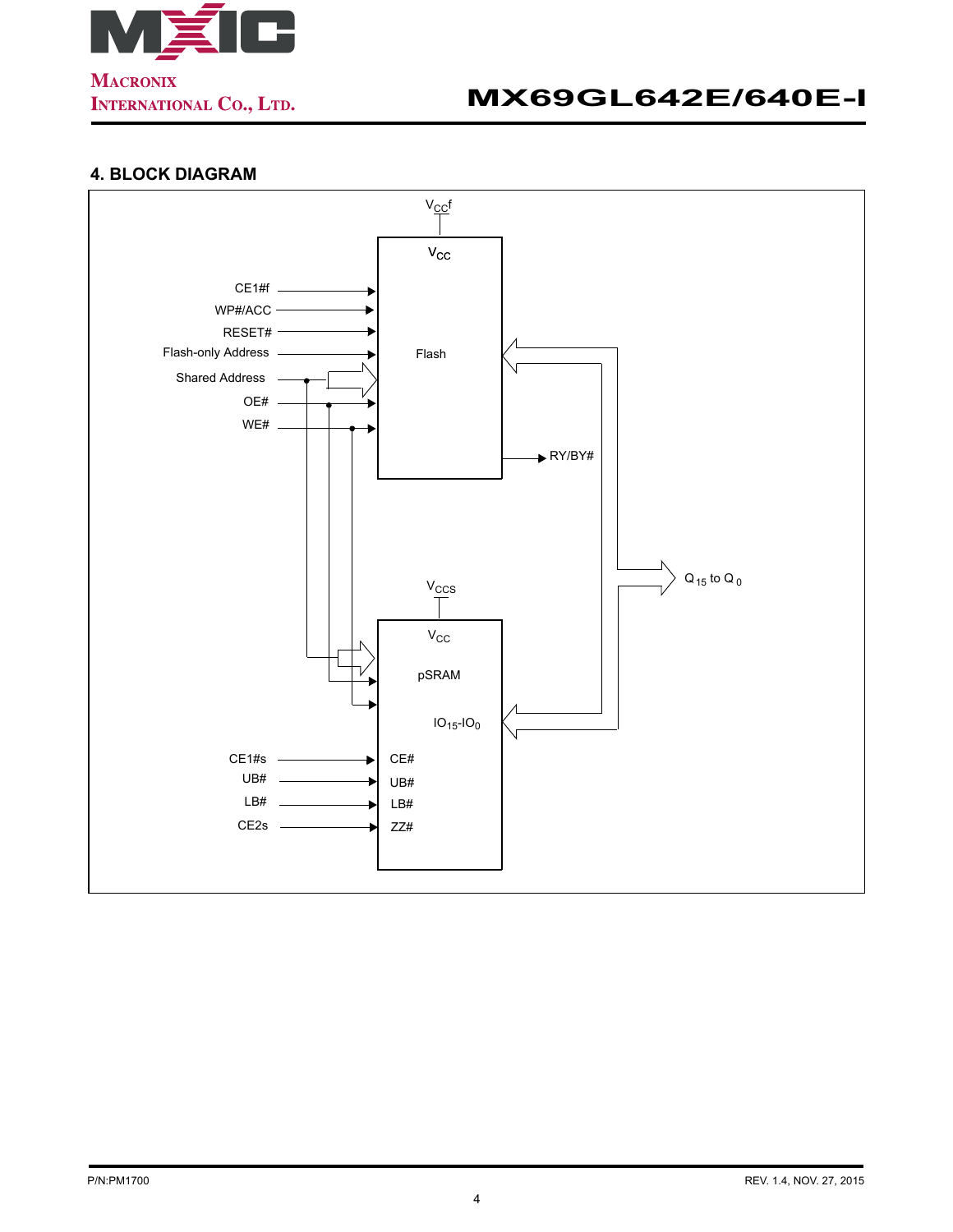

### **5. PIN CONFIGURATIONS**

#### **56-ball Fine-Pitch Ball Grid Array**

**(**Top view through package)



#### *Notes:*

1. The addess shared by MCP combination as show in the table below:

| <b>MCP</b>   | <b>Flash-only</b><br><b>Addresses</b> | <b>Shared</b><br><b>Addresses</b> |  |  |
|--------------|---------------------------------------|-----------------------------------|--|--|
| MX69GL642EA  |                                       |                                   |  |  |
| MX69GL642EJ  |                                       |                                   |  |  |
| IMX69GL640EA | A21                                   | $A20 - A0$                        |  |  |
| MX69GL640EJ  |                                       |                                   |  |  |
| IMX69GL642EE |                                       |                                   |  |  |
| MX69GL640EE  |                                       |                                   |  |  |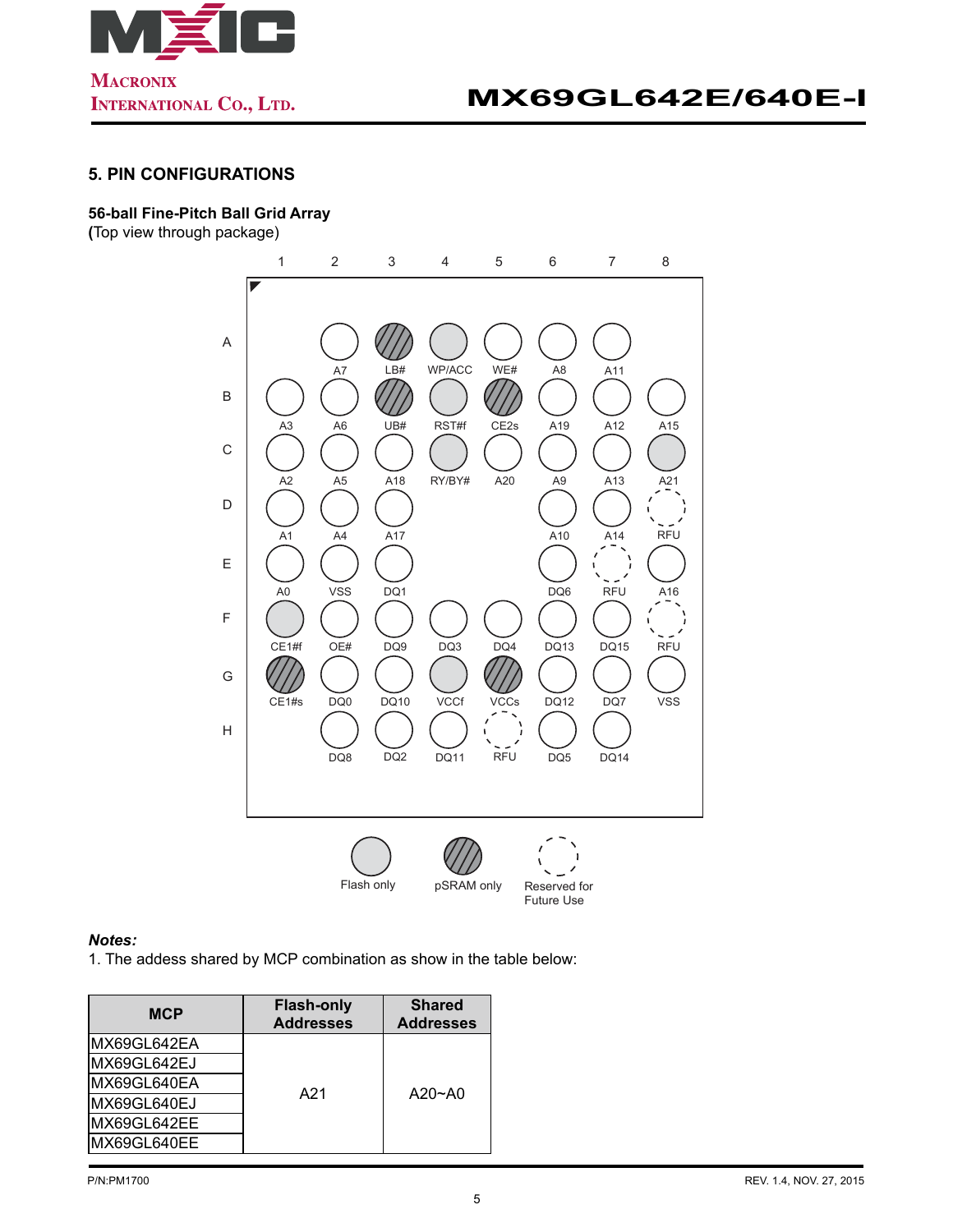

## **PIN DESCRIPTION**

| <b>SYMBOL</b>    | <b>IDESCRIPTION</b>                                             |
|------------------|-----------------------------------------------------------------|
| $A21 - A0$       | 22 Address Inputs for Flash 64Mb (A20~A0 are shared with pSRAM) |
| $Q15 - Q0$       | 16 Data Inputs/Outputs (Common)                                 |
| CE1#f            | Chip Enable Input 1 (Flash)                                     |
| CE1#s            | Chip Enable Input 1 (pSRAM)                                     |
| CE <sub>2s</sub> | Chip Enable Input 2 (pSRAM)                                     |
| OE#              | Output Enable Input (Common)                                    |
| WE#              | Write Enable Input (Common)                                     |
| RY/BY#           | Ready/Busy Output (Flash 1)                                     |
| UB#              | Upper Byte Control (pSRAM)                                      |
| LB#              | Lower Byte Control (pSRAM)                                      |
| RESET#           | Hardware Reset Pin, Active Low (Flash)                          |
| WP#/ACC          | Hardware Write Protect/Acceleration Pin (Flash)                 |
| Vccf             | Flash 3.0 volt-only single power supply                         |
| <b>VCCS</b>      | pSRAM Power Supply                                              |
| <b>VSS</b>       | Device Ground (Common)                                          |
| NC.              | Pin Not Connected Internally                                    |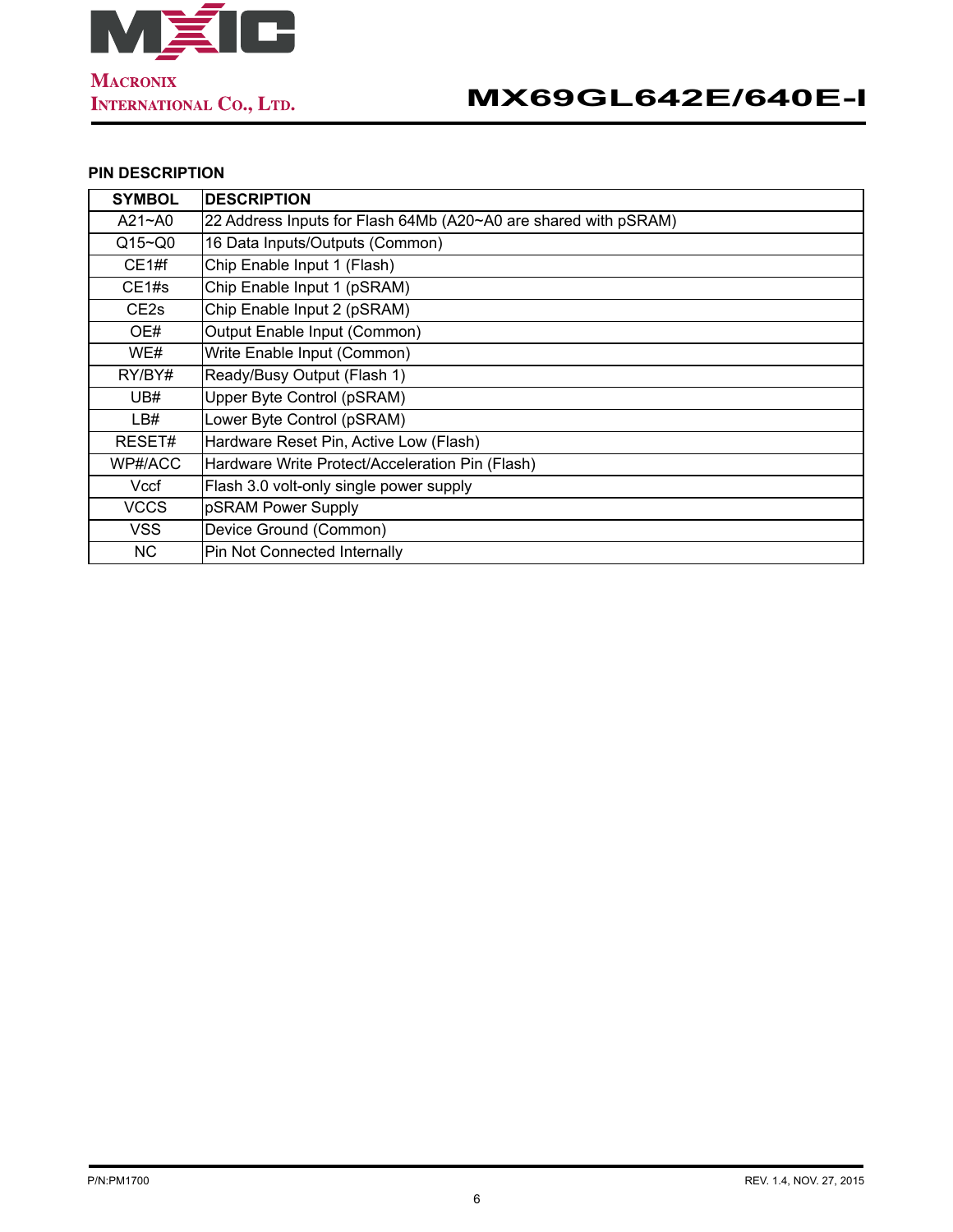

## **6. PART NAME DESCRIPTION**



69GL: Multi-Chip Package 3.0Volt Page Mode Flash Memory and pSRAM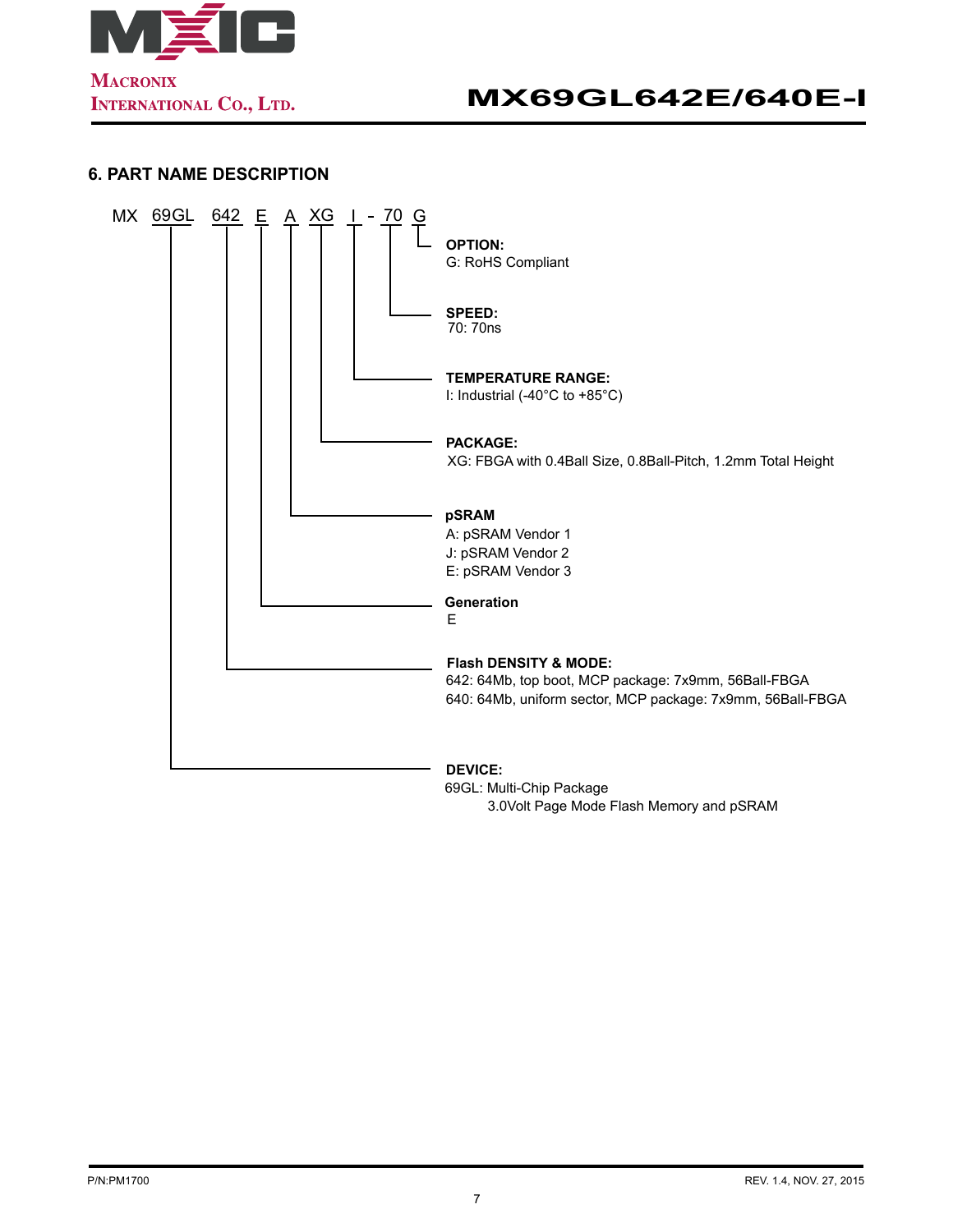

### **7. PACKAGE INFORMATION**

#### **56 Ball-FBGA**

Package Outline for CSP 56BALL(7X9X1.2MM, BALL PITCH 0.8MM, BALL DIAMETER 0.4MM)



Dimensions (inch dimensions are derived from the original mm dimensions)

| <b>UNIT</b> | <b>SYMBOL</b> | А             | Α1    | A2     | b     | D     | D <sub>1</sub>                                                                                                            | Е     | E <sub>1</sub> | е     |
|-------------|---------------|---------------|-------|--------|-------|-------|---------------------------------------------------------------------------------------------------------------------------|-------|----------------|-------|
| mm          | Min.          | $\sim$ $\sim$ | 0.25  | 0.65   | 0.35  | 690   | $\frac{1}{2} \left( \frac{1}{2} \right) \left( \frac{1}{2} \right) \left( \frac{1}{2} \right) \left( \frac{1}{2} \right)$ | 8.90  |                |       |
|             | Nom l         | $\sim$ $\sim$ | 0.30  | $\sim$ | 0.40  | 7 00  | 5.60                                                                                                                      | 9.00  | 5.60           | 0.80  |
|             | Max.          | 1.20          | 0.35  |        | 0.45  | 7.10  | ---                                                                                                                       | 9 10  |                |       |
| Inch        | Min.          | $-$           | 0.010 | 0.026  | 0.014 | 0.272 | $\frac{1}{2} \left( \frac{1}{2} \right) \left( \frac{1}{2} \right) \left( \frac{1}{2} \right) \left( \frac{1}{2} \right)$ | 0.350 |                |       |
|             | Nom l         | $-$           | 0.012 | $\sim$ | 0.016 | 0.276 | 0.220                                                                                                                     | 0.354 | 0.220          | 0.031 |
|             | Max.          | 0.047         | 0.014 |        | 0.018 | 0.280 | $\sim$ $\sim$                                                                                                             | 0.358 |                |       |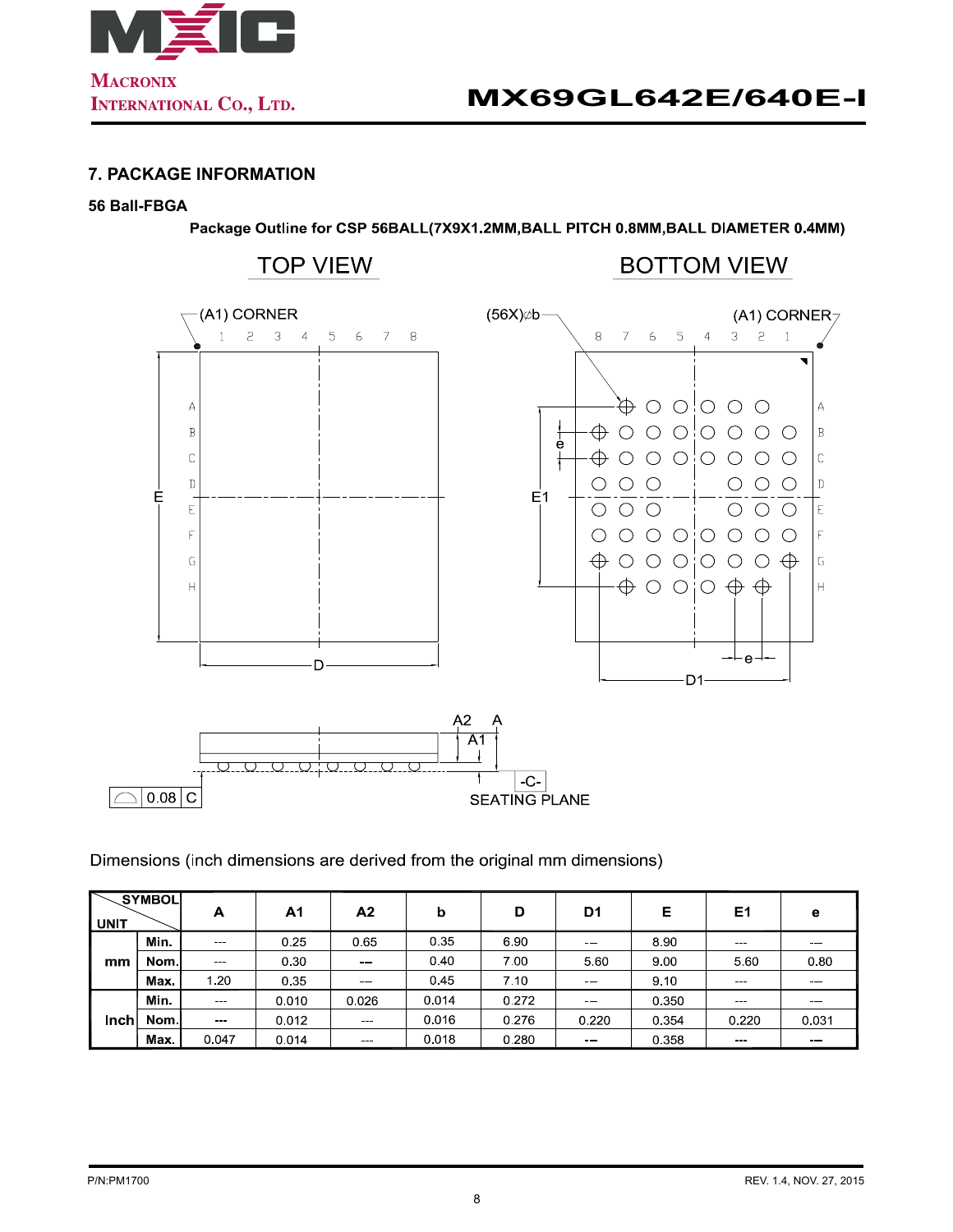

# **8. REVISION HISTORY**

| <b>Revision No. Description</b> | Page                                                         | <b>Date</b>    |             |
|---------------------------------|--------------------------------------------------------------|----------------|-------------|
| 0.00                            | 1. Initial released                                          | All            | APR/11/2011 |
| 1.0                             | 1. Removed Advanced Information state                        | P <sub>2</sub> | APR/19/2011 |
| 1.1                             | 1. Removed MX69GL638EAXGI-70G/MX69GL638EJXGI-70G             | All            | SEP/17/2014 |
|                                 | 2. Added MX69GL640EEXGI-70G/MX69GL642EEXGI-70G               | All            |             |
| 1.2                             | 1. Removed Advanced Information state for MX69GL642EEXGI-70G | P3             | JAN/09/2015 |
|                                 |                                                              |                |             |
| 1.3                             | 1. Removed Advanced Information "*" for MX69GL640EEXGI-70G   | P3             | OCT/29/2015 |
|                                 |                                                              |                |             |
| 1.4                             | 1. Removed the following three part numbers:                 | P3             | NOV/27/2015 |
|                                 | MX69GL642EAXGI-70G                                           |                |             |
|                                 | MX69GL640EAXGI-70G                                           |                |             |
|                                 | MX69GL640EJXGI-70G                                           |                |             |
|                                 |                                                              |                |             |